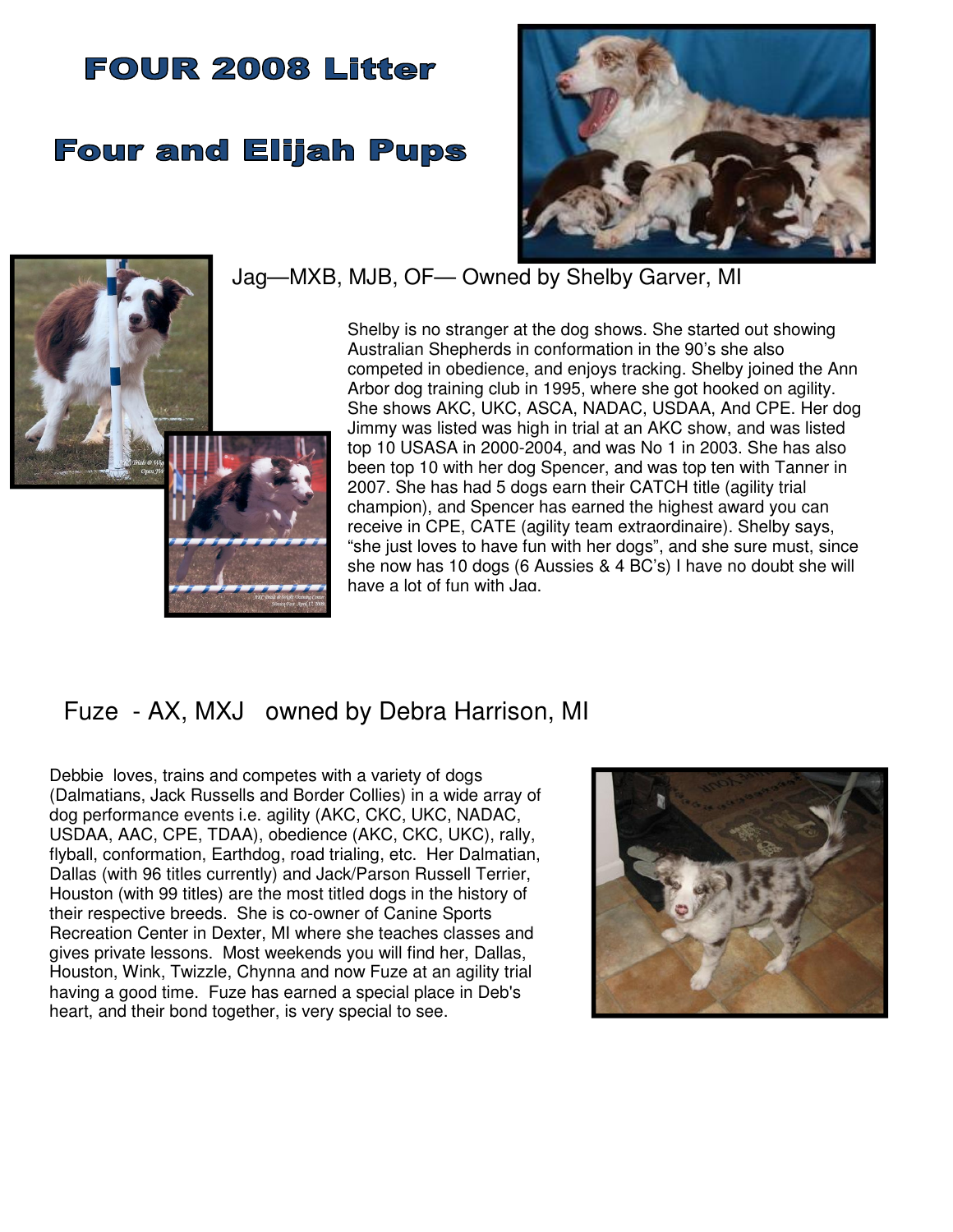# Sis, Owned by Josep Duran, Spain (2571)



Josep Duran, Girona Spain w/ Sis (Swaps)

Josep is a USDAA judge in Spain and about to receive his master's certification. He runs www.agilitygirona.com were several students from his club, have represented Spain on international teams. Josep has reached the Spanish Championship 8 times with his cocker Aran. He competed in the 2001 USDAA in Del Mar CA, reaching 7th place. He was also a semifinalist in the USDAA Cynosport World Games (Scottsdale AZ) in 2004, 2006 and 2007 with Border Collie Fura. He has competed in the IMCA many times traveling to Czech Republic, Hungary, Austria, Italy, Holland, and Spain. He also received regional championships in 1999,2000-2004. We hope he obtains as much success with Sis, and will be hoping to see Sis back in the USA one day soon, competing at the World Games. Good luck to you Josep!

## Iris (chocolate/wht) owned by Brian Daube, LA



Brian told me that he was looking for a high drive, high energy dog for Frisbee competition, (as well as other dog sports) and that he is an extremely active person and likes exercise on a "grand scale." Well… be careful what you wish for. Iris also likes to play on a "grand scale" and was looking for an owner who was willing to put up with her non-stop energy level. So Brian and Iris were made for each other!! Brian also competes in Frisbee with his blue merle border collie, Zulu, who happens to be a half brother to Four! Brian said that Iris stole his heart from the moment he picked her up at the airport. While Iris was here she stole the heart of anyone lucky enough to meet her and her tail never stopped wagging. This team was meant for each other. Good luck you two!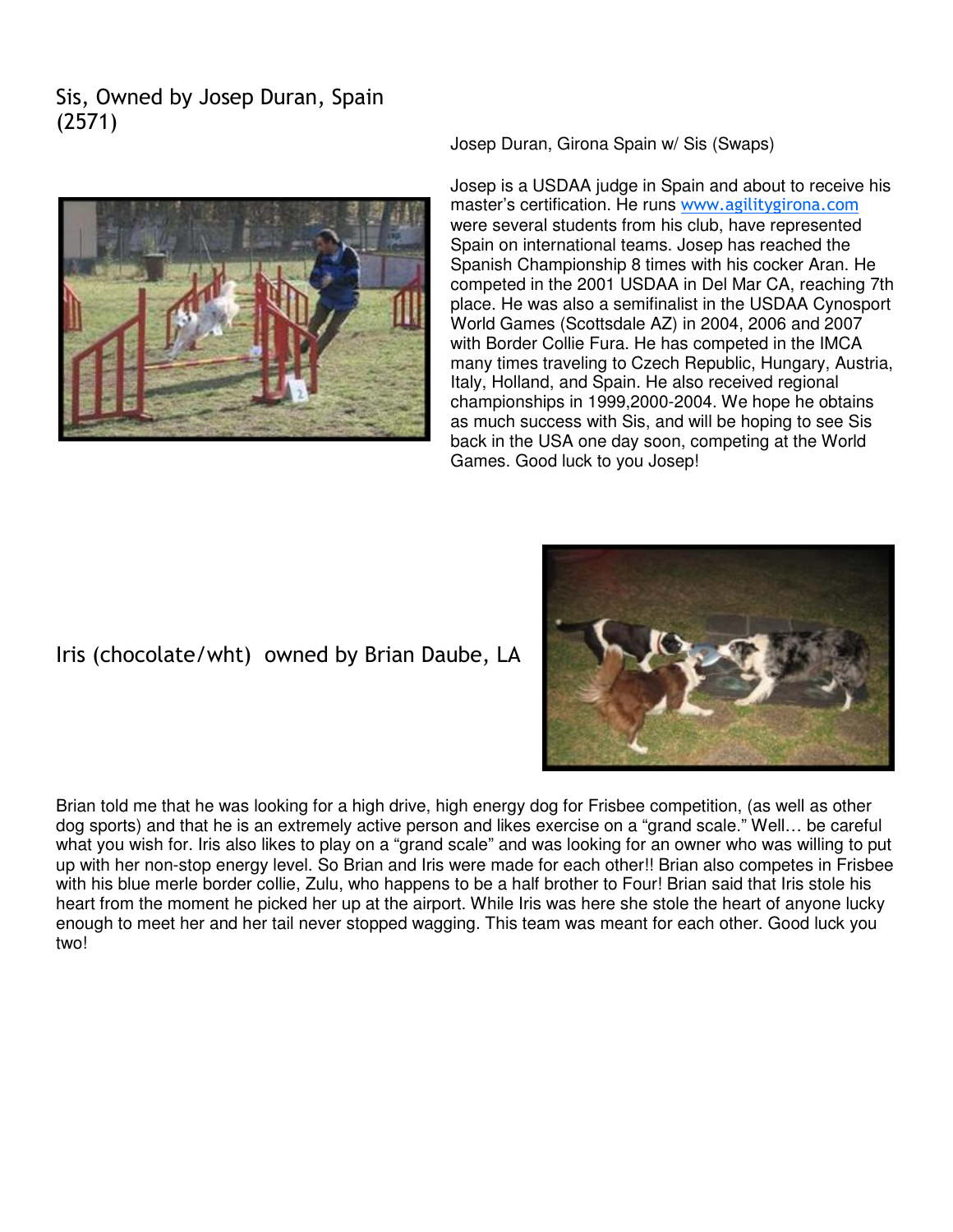#### Poppy—MX, AXJ Herding Owned by Laurie Leach, CA



Laurie was looking for a very special addition to her home, and thinks she was lucky to run across this sweet girlie. Laurie has been involved with dogs, for more years than she could count. She started off racing sled dogs, then into competition obedience, and now has been doing agility for 15 yrs. Laurie writes articles for DogSports magazine and also wrote the book "The beginners Guide to Dog Agility". Laurie's sheltie, Scout, won the 2006 USDAA PNS, was named top 10 USDAA jumper and earned her bronze standard certificate. She also won the level 5 Standard class at CPE Nationals. It was very hard for us to let Poppy go, but she is in good company with Laurie.

## Tally—MX, MXB, XF Kristine Stewart, Michigan



Kristine is an agility junkie. She is at trials most weekends, and when not at trials she is teaching agility. Kristine is nearing her Mach3 with her Brittany Spaniel, Dixie who is only 5 years old!!. She has also competed with her at AKC nationals, and attended the AKC invitational with Dixie the last 2 yrs. Dixie also has her XF, and has titles in NADAC, USDAA, CPE, and UKC. She also has flyball titles as well. Kristine also has her MX, MXJ, XF with her Springer, Rebel, and also has her open titles with her young dog Finn, a 2 yr old Entlebucher. I am sure a border collie is just what she was waiting for! I am sure Kristine and Tally will prove to be a team to watch.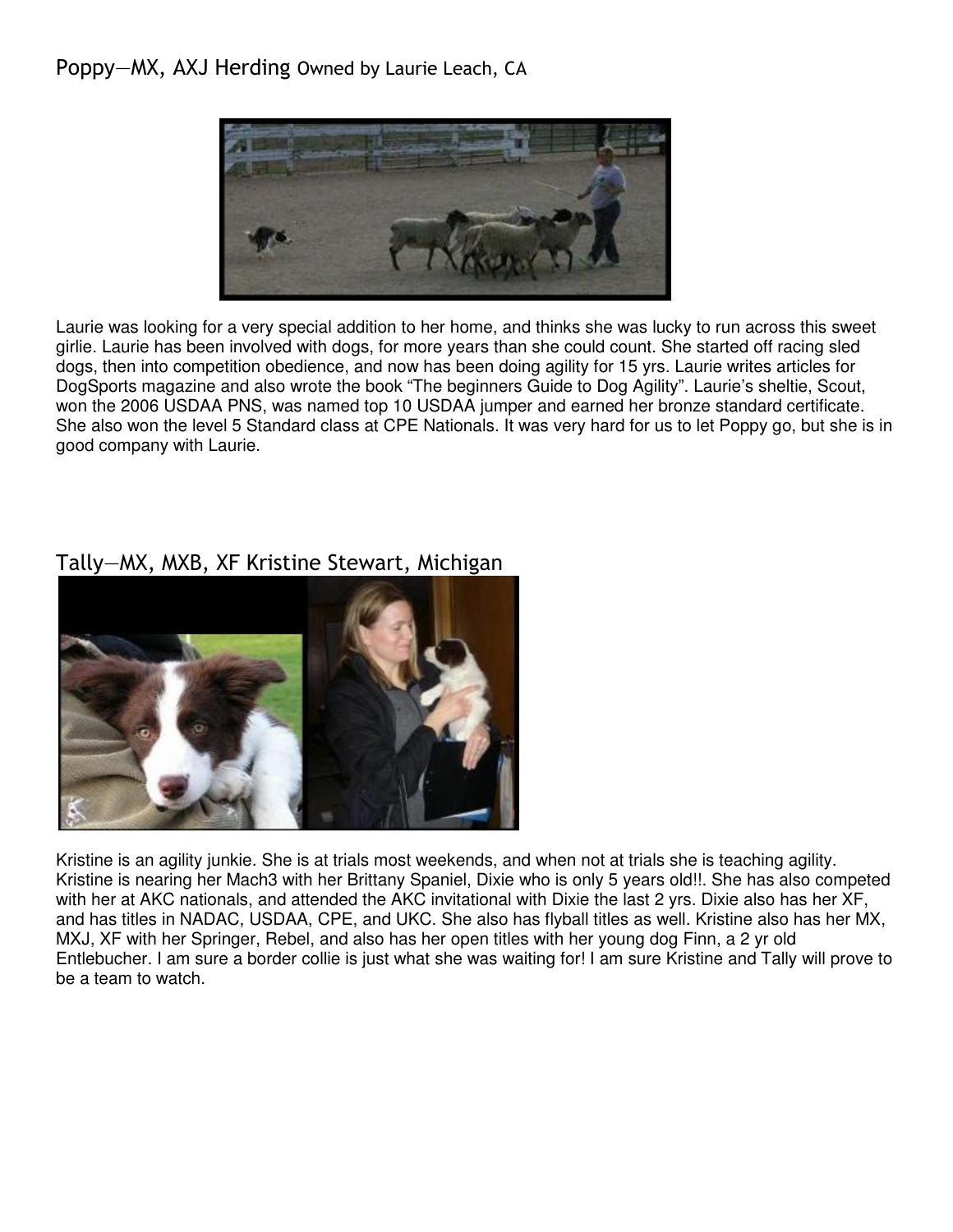#### MACH Druid—Mandy Moller



Mandy is an AKC and CPE judge. She started in obedience and conformation in 1991 and has been doing agility for over 10 years. In 2006 she opened her own training center, Canine Sports Recreation Center (www.caninsportsrec.com), where she teaches agility. Mandy has a multiple breed champion and runs her Siberians, and Border Collie, (Ripley) in agility. She has also titled other owners dogs including obtaining a Mach on a Portuguese water dog. She competes in USDAA, AKC and CPE, but most of all Mandy is probably one of the nicest and most helpful people in dog sports community I have ever met. I am thrilled to see Mandy with Dru, and couldn't imagine a better home for this guy.

# MACH Comet owned by Devin MClean, MI

2012 Disc Dog Champion Jr. Division



Devin McLean, Michigan w/ Comet (Spy)

Devin was looking for a pup of his own, for agility. His sister and mom already compete, but he didn't have a dog of his own. Devin was looking for an intelligent, outgoing, high energy pup, and Comet was just the ticket. Devin and his family already have 5 dogs, so Comet will have plenty of friends. Devin is already starting him on puppy agility, and rally classes. I look forward to seeing this team one day at the shows. Good luck Devin!